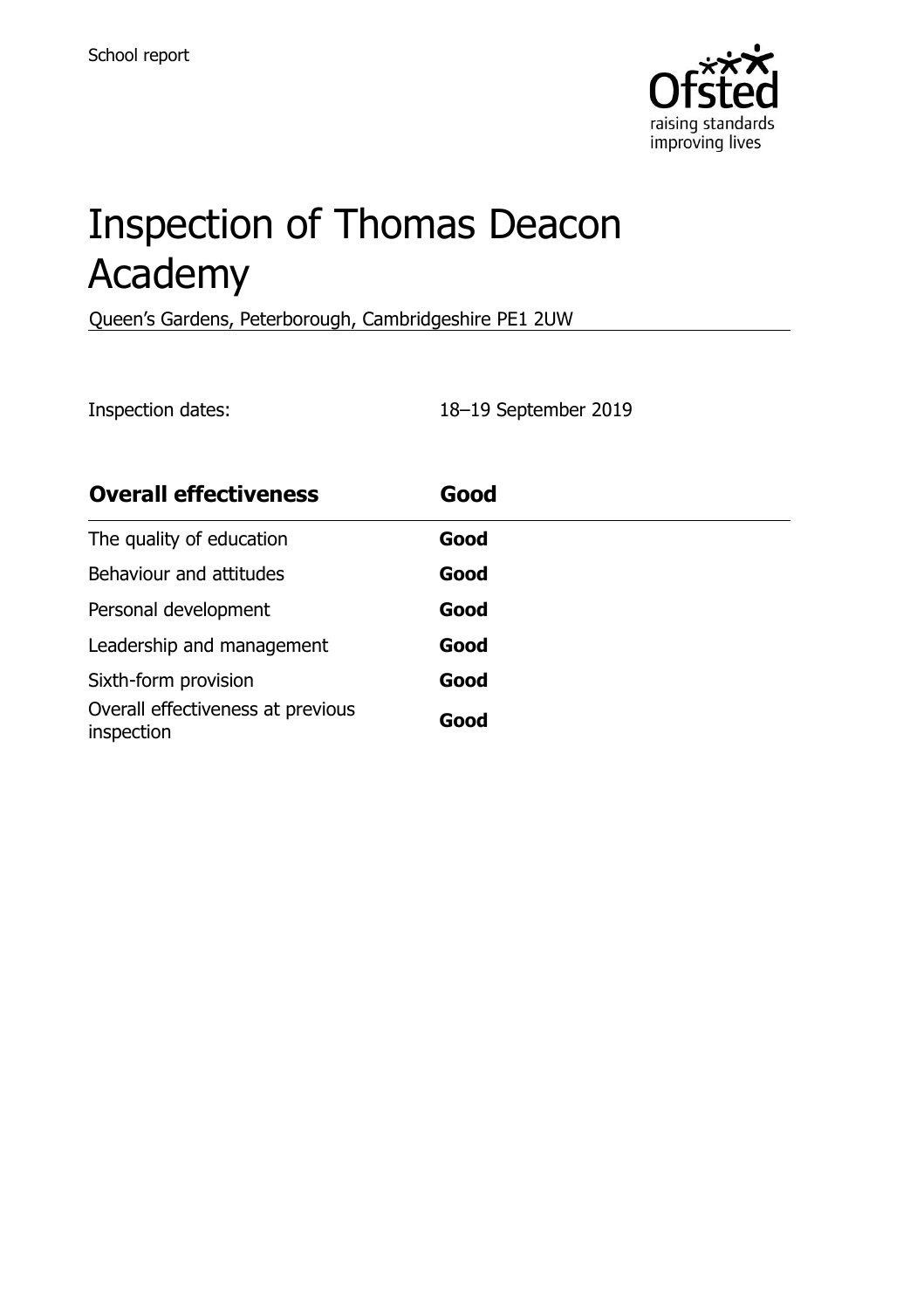

# **What is it like to attend this school?**

This is a large popular school. The pupil population is a vibrant multicultural mix. Pupils get along well. Many told us how much they value the care and attention of the adults who work with them. Pupils also said how much they like the excellent facilities in the impressive school buildings.

Inspectors saw pupils behaving well and working hard in their lessons and around the buildings in the junior and senior schools. Pupils understand the updated school rules and the 'Thomas Deacon Way'. They say that school is becoming an even calmer place to learn.

Pupils can take part in many extra-curricular activities. For example, pupils are proud to be members of the school's large Combined Cadet Force (CCF).

Pupils told inspectors that they are happy and feel safe. They said that they trust that adults would sort out the few incidents of bullying that occur. A small number of pupils would welcome even more ways to report concerns that they may have.

Sixth-form students choose to study here because they have faith in the teachers and the support that they offer. Students told inspectors that the sixth form is living up to their high expectations.

#### **What does the school do well and what does it need to do better?**

Leaders have high ambitions for what pupils can achieve. Pupils study the full curriculum in key stages 2 and 3. They choose from a wide range of subjects in key stage 4 and 5. Over the past two years, leaders have been changing the curriculum and its delivery. These efforts are paying off. Pupils' work is of a good and improving quality.

Leaders' ambition that higher proportions of pupils are entered for the English Baccalaureate (EBacc) is also bearing fruit. Increasing numbers of pupils in key stage 4 are studying EBacc subjects.

The very large majority of pupils behave well. They have positive attitudes to their learning. In a few classes, a small number of pupils can be less focused on their work. This slows their learning and frustrates their classmates.

Curriculum leaders know their subjects well. Their curriculum plans outline what pupils need to learn and how they will add to earlier knowledge. Inspectors saw strong examples of this in art, English, history and languages. These plans are not as well established in key stage 3 science.

Teachers have a good grasp of their subjects and how to teach them. They check pupils' understanding and help those who are not sure or who get stuck. Pupils are confident to speak in lessons. Pupils use knowledge from their previous learning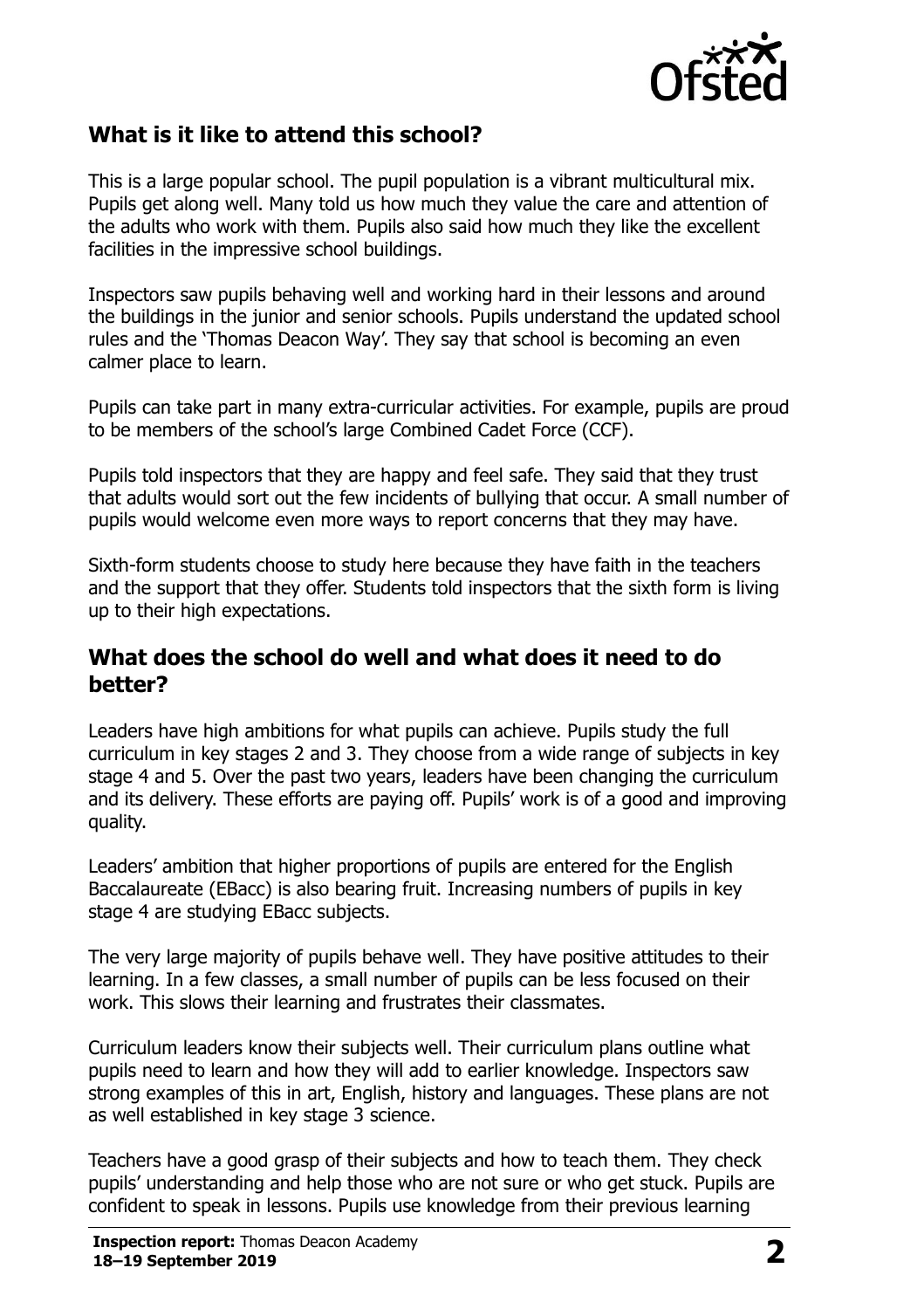

with ease to discuss more complicated work. This was noticeable in art, English, history and religious education.

Leaders know it is important for pupils to read well. In the junior school, pupils who find reading tough get expert help so that they can catch up. This support continues for as long as pupils need it. Many pupils become more confident readers.

Pupils in the junior school study a wide range of subjects. The curriculum in these subjects is well thought out. On occasion, in subjects such as history and languages, some Year 7 pupils repeat aspects of Year 6 work, but this work does not improve their understanding. Teachers do not give enough thought to what these few pupils already know and can do.

Staff look after pupils well and provide impressive opportunities for personal development. Adults prepare pupils well for life in modern Britain. Pupils told inspectors that they enjoy their discussions about social and political issues. They said that this helps them to understand and appreciate different points of view.

Leaders have high expectations for pupils with special educational needs and/or disabilities (SEND). Most teachers plan so that pupils with SEND learn well. However, in some classes, teachers are not using the most useful teaching strategies to meet pupils' specific learning needs well enough.

Students are doing well in the sixth form. Teachers have detailed subject knowledge and make good use of it. They think carefully about what order they will teach individual parts of each topic. This helps students to get to grips with complex ideas. Leaders provide students with the time and facilities to carry out learning on their own. Students make good use of these. Students told inspectors that they get useful advice to help them to make the right choices about their future.

Leaders are dedicated to providing all pupils with the best quality of education and care. Leaders reflect on what is working and make changes where they are needed. They take stock of staff views and act to improve their well-being. Leaders make sure that teachers get appropriate training. Governors share leaders' dedication. They know what is strong and what needs to improve in the school. The Thomas Deacon Education Trust (the trust) supports and challenges governors well. The trust also provides leaders with expert help to develop their subjects when it is needed.

#### **Safeguarding**

The arrangements for safeguarding are effective.

Leaders give safeguarding the highest priority. Staff are trained to carry out their safeguarding duties well. They know it is important that they are alert to any signs that may suggest that a pupil is unsafe.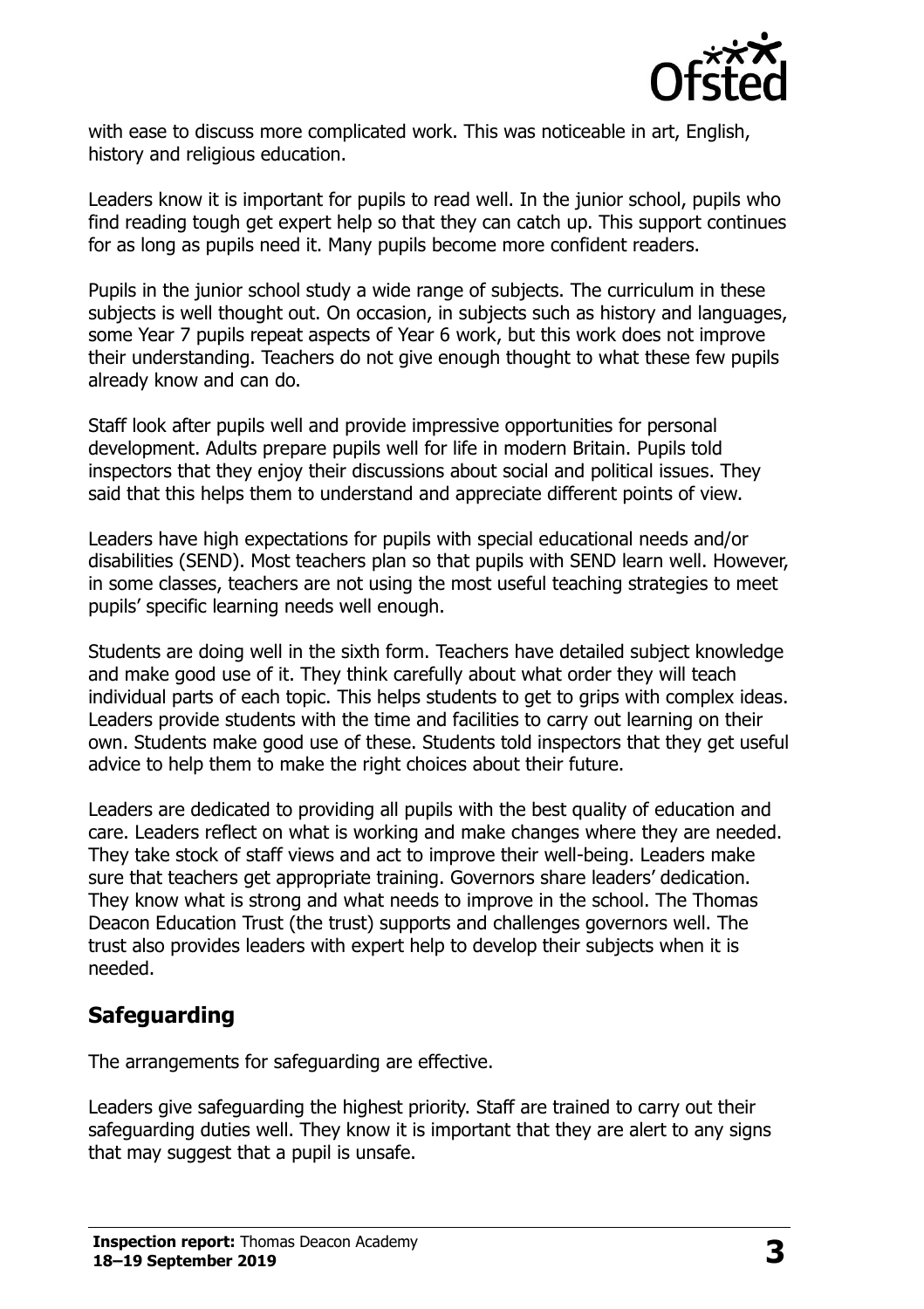

Pupils get the information they need so that they can keep themselves safe from risks that they may face.

Leaders have put systems in place so that staff take appropriate action when a pupil needs of extra care and support. These systems work well.

Leaders carry out the necessary checks on staff working at the school. Leaders maintain records of these checks accurately.

#### **What does the school need to do to improve?**

#### **(Information for the school and appropriate authority)**

- Curriculum leaders in science have made changes to how the curriculum is planned and delivered. Leaders should review the amendments that they are making to the key stage 3 curriculum. They should make sure that this area of the science curriculum has the cohesion evident in other key stages and in other subjects.
- About 90 pupils progress from the junior school to the senior school. In some subjects, such as history and languages, leaders need to change aspects of the key stage 3 curriculum so that it builds more coherently on what these pupils learn in key stage 2.
- Leaders have high expectations for all pupils, including those with SEND. Pupils with SEND are provided for well in most subject areas. Leaders should make sure that teachers support these pupils to learn equally effectively in all lessons.
- Leaders have put in place a strong and effective pastoral care system. Very many pupils told inspectors how well cared for they are. A very small number of pupils said that they would like even more ways to report any worries that they may have. Pastoral leaders should review and, where necessary, make adjustments to the many avenues through which pupils can report any concerns.

#### **How can I feed back my views?**

You can use [Ofsted Parent View](http://parentview.ofsted.gov.uk/) to give Ofsted your opinion on your child's school, or to find out what other parents and carers think. We use Ofsted Parent View information when deciding which schools to inspect, when to inspect them and as part of their inspection.

The Department for Education has further quidance on how to complain about a school.

If you're not happy with the inspection or the report, you can [complain to Ofsted.](http://www.gov.uk/complain-ofsted-report)

# **Further information**

You can search for [published performance information](http://www.compare-school-performance.service.gov.uk/) about the school.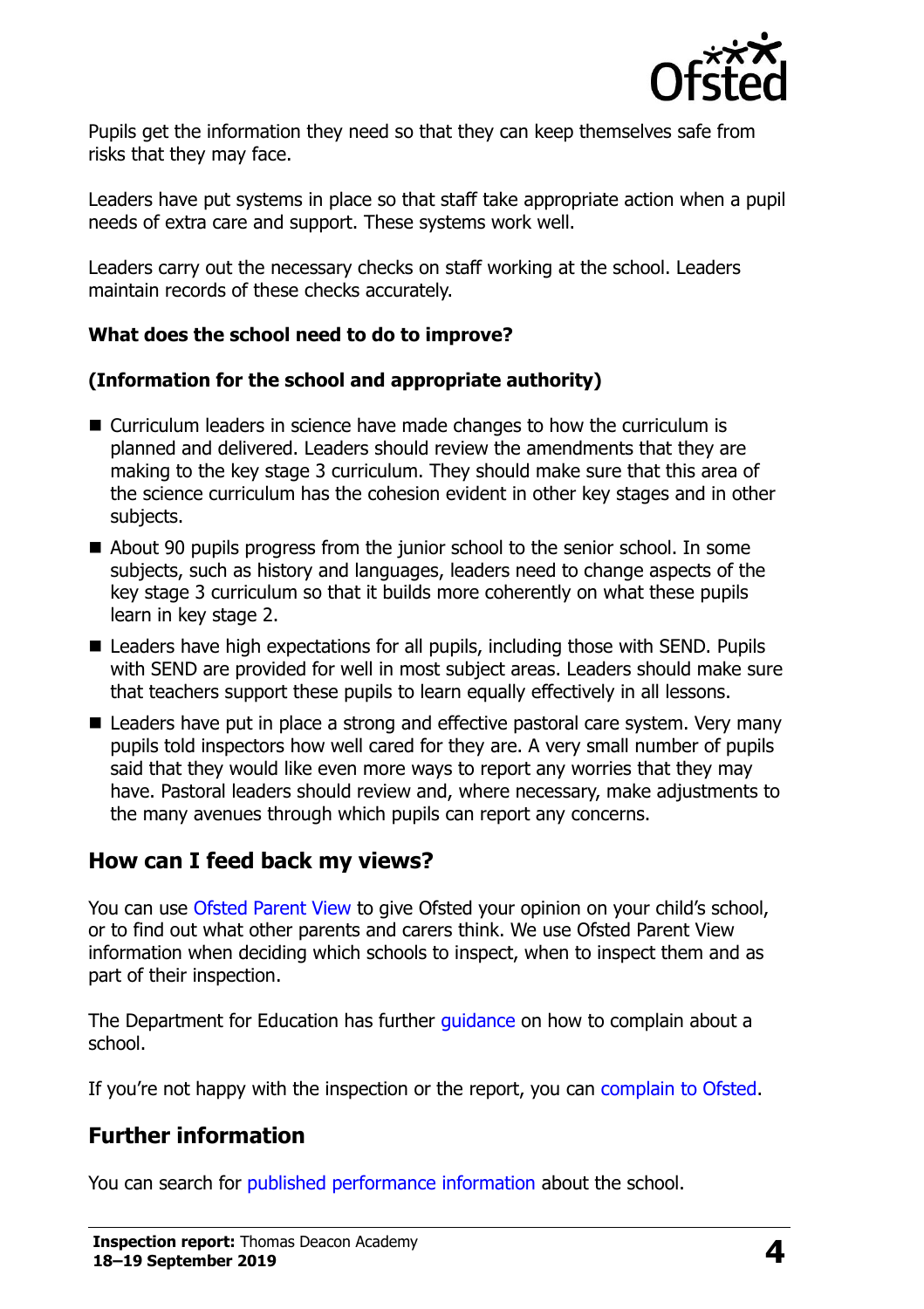

In the report, '[disadvantaged pupils](http://www.gov.uk/guidance/pupil-premium-information-for-schools-and-alternative-provision-settings)' refers to those pupils who attract government pupil premium funding: pupils claiming free school meals at any point in the last six years and pupils in care or who left care through adoption or another formal route.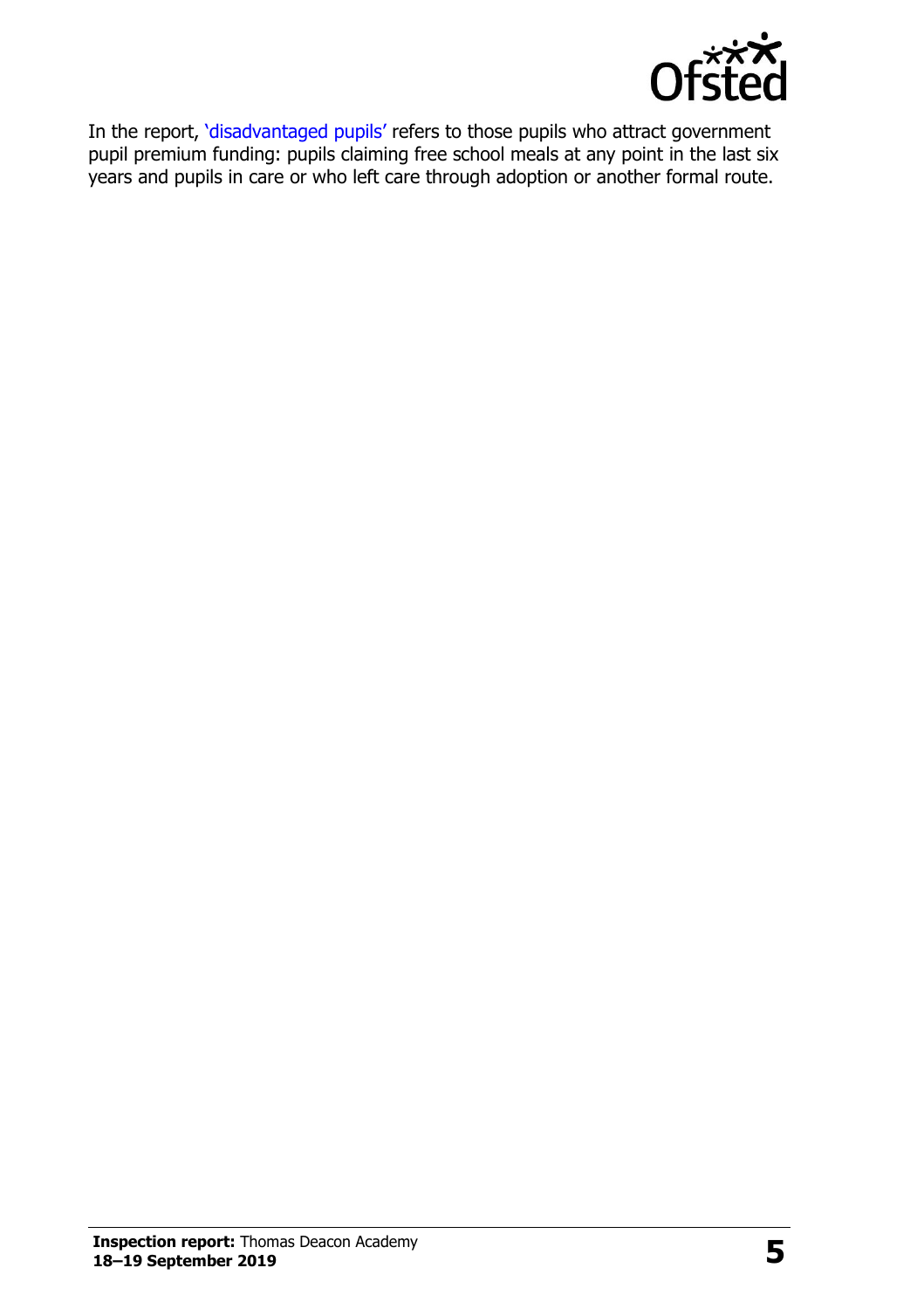

### **School details**

| Unique reference number                            | 135263                        |
|----------------------------------------------------|-------------------------------|
| <b>Local authority</b>                             | Peterborough                  |
| <b>Inspection number</b>                           | 10058789                      |
| <b>Type of school</b>                              | All-through                   |
| <b>School category</b>                             | Academy converter             |
| Age range of pupils                                | 7 to 19                       |
| <b>Gender of pupils</b>                            | Mixed                         |
| <b>Gender of pupils in sixth-form</b><br>provision | Mixed                         |
| Number of pupils on the school roll                | 2308                          |
| Of which, number on roll in the<br>sixth form      | 356                           |
| <b>Appropriate authority</b>                       | Board of trustees (TDET)      |
| <b>Chair of trust</b>                              | <b>Richard Barnes</b>         |
| <b>Principal</b>                                   | <b>Rick Carroll</b>           |
| Website                                            | www.thomasdeaconacademy.co.uk |
| Date of previous inspection                        | 8-9 July 2015                 |

#### **Information about this school**

- Thomas Deacon Academy is a very large school that provides education for pupils from Year 3 through to Year 13. Pupils of all ages are educated on the same site.
- The school makes use of Alternative Curriculum Education to provide part-time provision for a small number of pupils. This provision is unregistered.
- The proportion of pupils with SEND in the school is lower than that found nationally.
- Since the previous inspection a new principal has taken up their position. He has been in post since April 2019.
- Leaders gathers the opinions of staff on a regular basis and act appropriately on what these surveys tell them.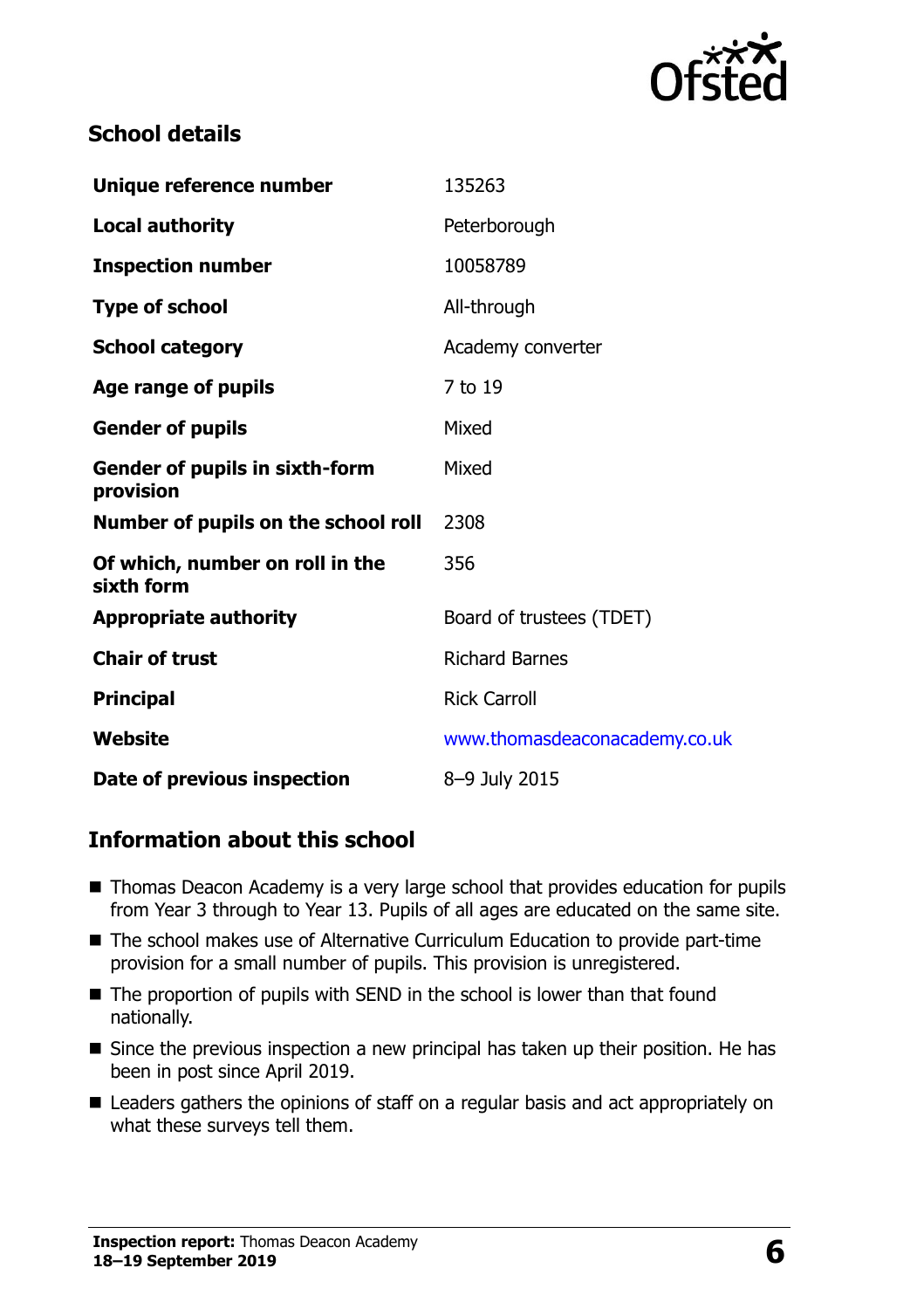

## **Information about this inspection**

We carried out this inspection under section 5 of the Education Act 2005.

- Inspectors met with: the principal; several other members of the school's senior leadership team; the special educational needs coordinator; curriculum leaders; teachers; support staff; governors; trustees; and two representatives from the local authority.
- Inspectors also spoke with very many pupils throughout the course of the inspection. Inspectors also spoke with a small number of parents at the start of the school day.
- The subjects considered as part of this inspection were: art; English; history; languages; mathematics; and science. In each subject inspectors: visited lessons; met curriculum leaders; met teachers; spoke with pupils; and looked at pupils' work.
- To evaluate the effectiveness of safeguarding inspectors viewed the school's website, reviewed school policies, met with the designated safeguarding leader, spoke with pupils, spoke with parents, spoke with teachers, spoke with support staff, checked school records of safeguarding checks carried out of adults working at the school, sampled records of actions that leaders take when a pupil needs extra support, took account of the school's surveys of parents' opinions, took account of responses to Ofsted's pupil, parent and staff surveys, spoke with a representative from the local authority, and spoke with governors and trustees.

#### **Inspection team**

| John Lucas, lead inspector | Her Majesty's Inspector |
|----------------------------|-------------------------|
| Shan Oswald                | Ofsted Inspector        |
| Sally Nutman               | Ofsted Inspector        |
| Sally Garrett              | Ofsted Inspector        |
| Simon Harbrow              | Ofsted Inspector        |